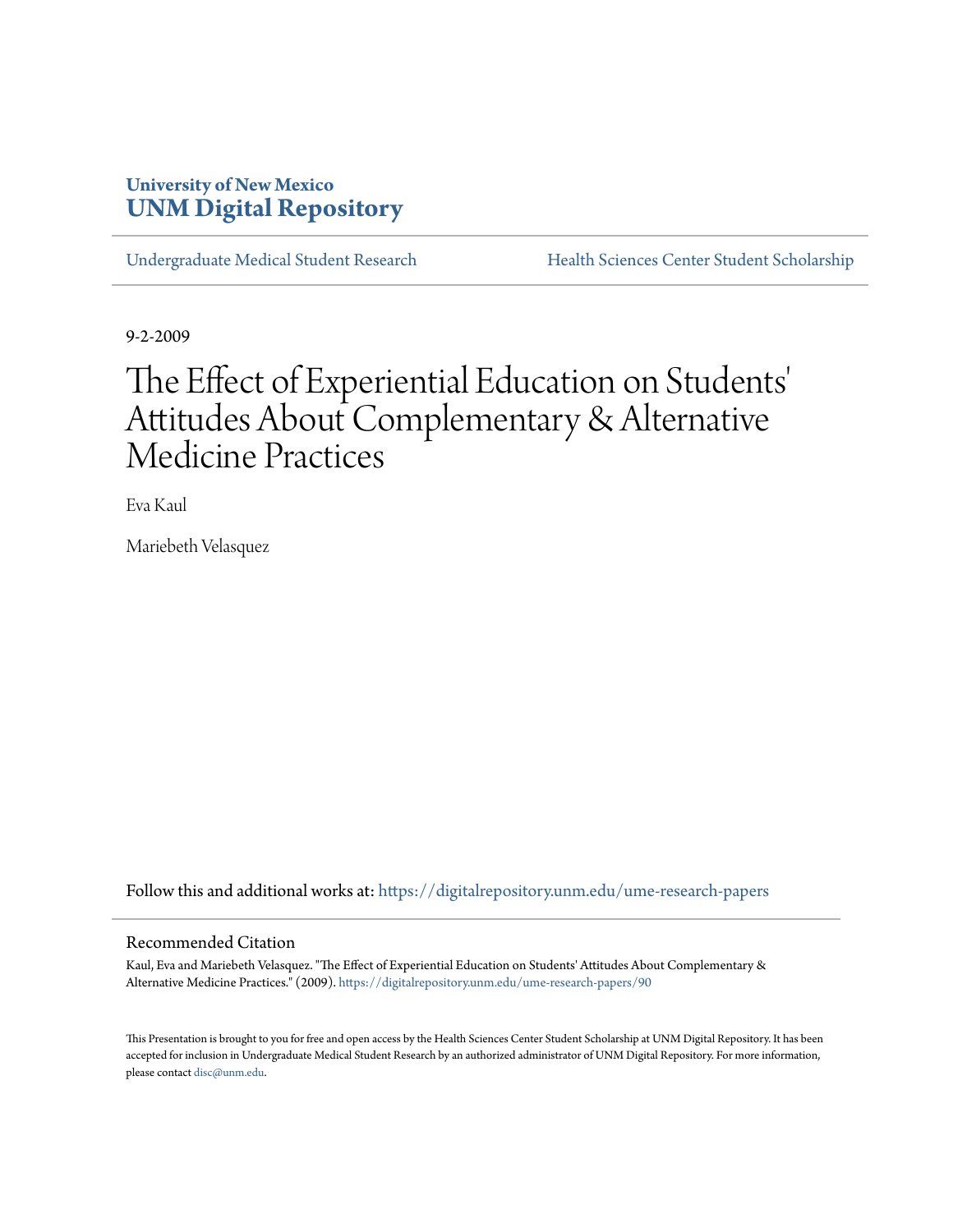# **The Effect of Experiential Education on Students' Attitudes About**

**Complementary & Alternative Medicine Practices** 

Students: Eva C Kaul Mariebeth B. Velasquez Class of 2009 School of Medicine University of New Mexico

Mentor: Arti Prasad, M.D. Department of Internal Medicine Integrative Medicine Division University of New Mexico School of Medicine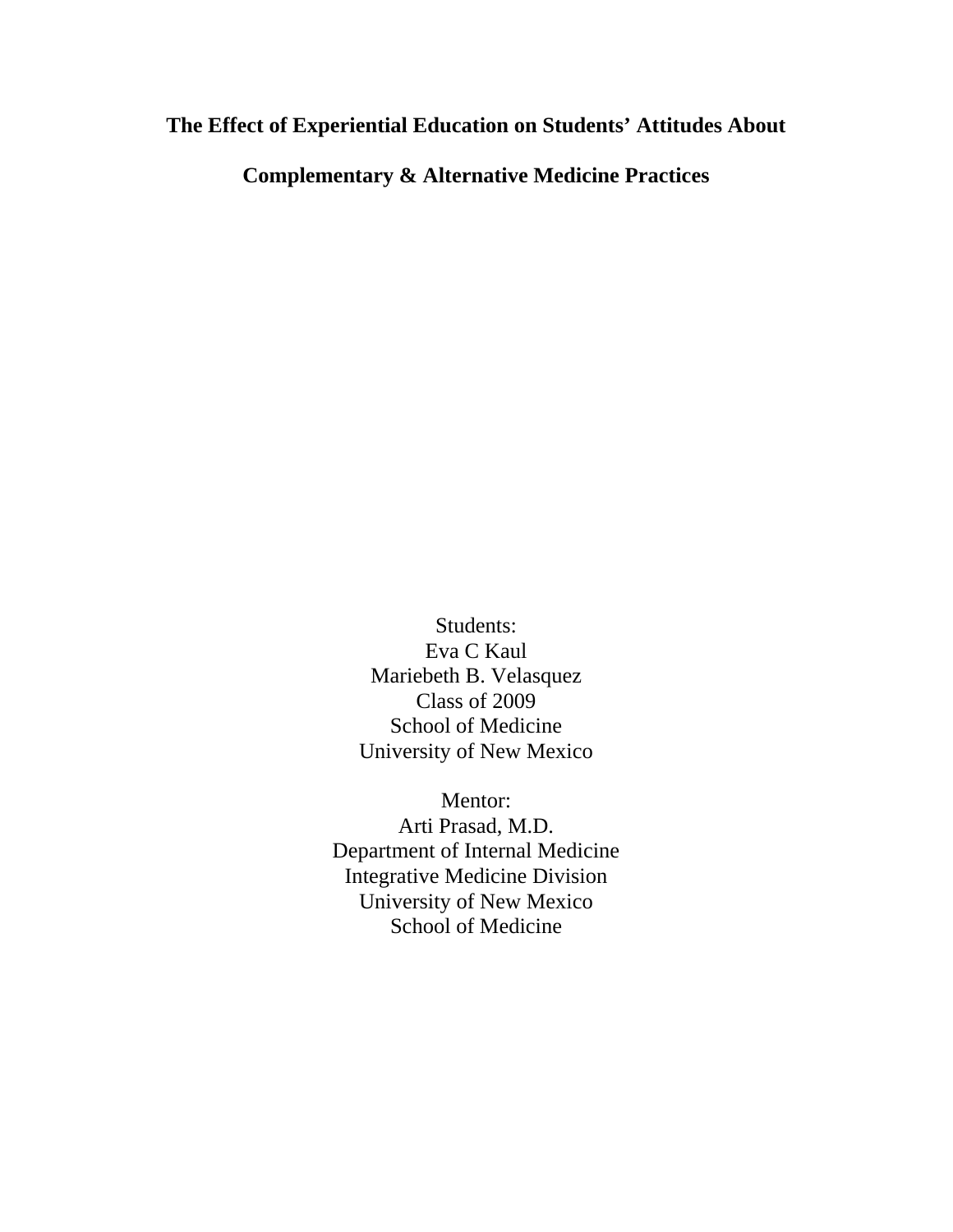**Abstract.** OBJECTIVES: To evaluate the effectiveness of an experiential Complementary and Alternative Medicine (CAM) education session in changing medical students' beliefs, attitudes, and comfort level with CAM. DESIGN: Students attended a 3 hour class on Mindfulness Based Stress Reduction with a trained provider, and completed a Likert scale survey of their agreement with various statements about CAM both preand post-session. ASSESSMENT: Changes in agreement with 7 of the 10 items reached statistical significance, including increase in students' subjective level of knowledge about CAM, decrease in the belief that CAM is too controversial to discuss with patients, increase in perceived ability to find information about CAM, and increase in support for the inclusion of CAM in the medical school curriculum. CONCLUSION: A CAM experiential session was effective in changing students' beliefs and attitudes, and improved their comfort levels with CAM. Similar sessions could be a valuable addition to the medical school curriculum.

### **Background**

As defined by the World Health Organization, complementary and alternative medicine (CAM) is "a broad set of health-care practices that are not part of a country's own tradition and not integrated into the dominant health care system. Other terms sometimes used to describe these health care practices include 'natural medicine', 'nonconventional medicine' and 'holistic medicine.'" (Bulletin of the World Health Organization, 2004) It is well recognized by practitioners and medical educators that the use of complementary and alternative therapies in the United States has continually increased over recent decades. Epidemiologic studies have shown that the lifetime prevalence of CAM therapy use in the United States has increased steadily since the 1950s (Kessler et al., 2001). In a UNM study assessing the frequency of CAM use, 90.2% of the 612 participants reported using CAM to treat their diagnosis of arthritis (Herman et al., 2004). A recent study of patients in primary care settings in West Texas reported that over half of the study participants used some type of CAM, and, of note in our current economic recession, CAM use was inversely correlated with the ability to get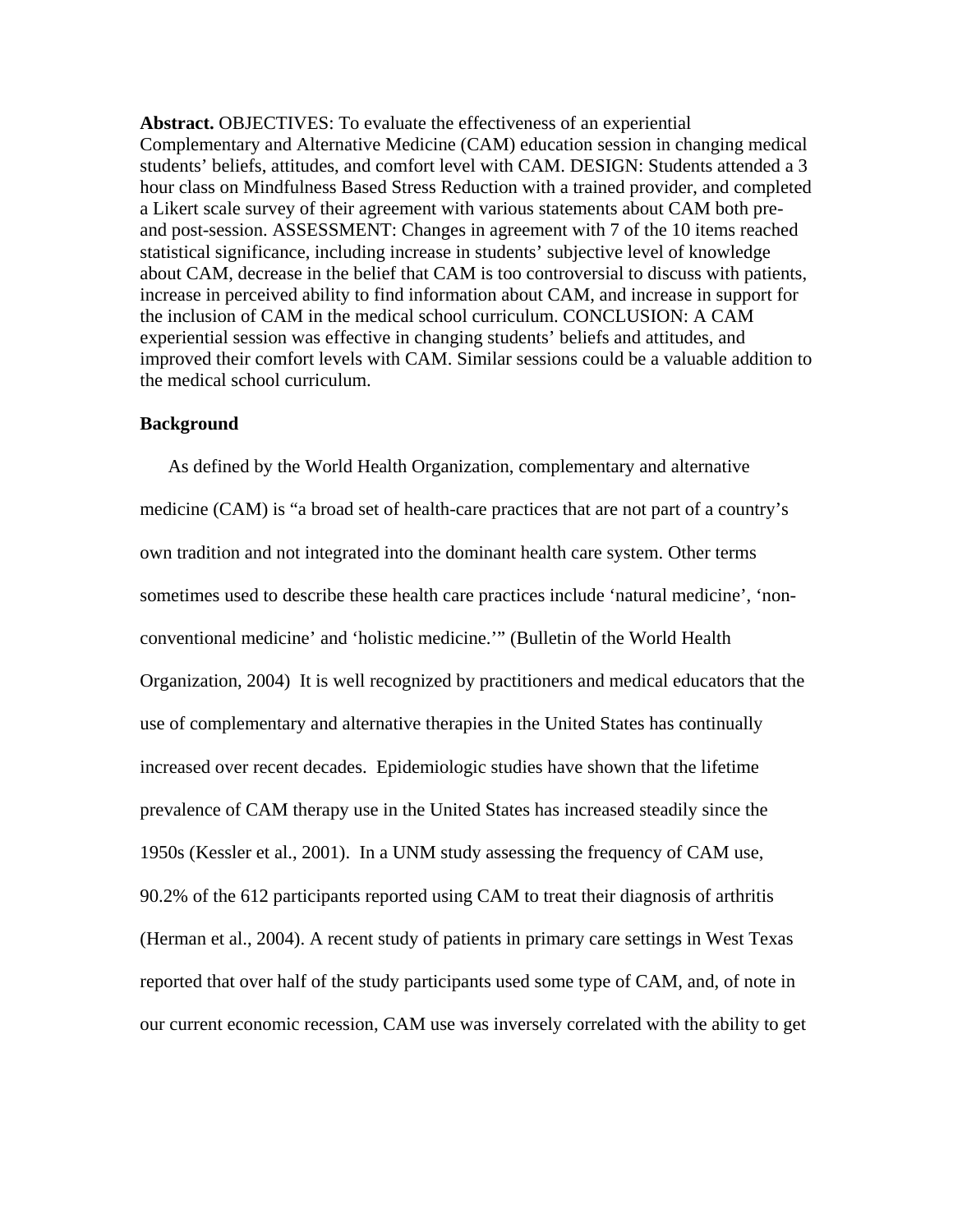a timely appointment with a healthcare provider, or to access healthcare resources (Zhang, 2008).

As many as 70% of patients do not reveal their use of herbal remedies to their allopathic health care providers (Miller, 1998). Frenkel showed that patients tended to anticipate a negative response from the physician if they were to reveal their CAM use, and they often sensed that their physician was not interested in or able to contribute useful information about CAM. This anticipated negative response and perceived lack of knowledge leads patients to believe that their use of CAM is not relevant to the conventional treatment they receive, and causes them not to voluntarily disclose this aspect of their medical history to their physician (Frenkel, 2001).

The withholding of information about CAM usage from allopathic medical providers can be deleterious to patient health. Reports of adverse reactions to CAM have more than doubled in three years (Bulletin of the World Health Organization, 2004). This statistic underscores the need for physicians to be knowledgeable about CAM practices, as they are not only widespread, but can have a serious impact on the overall health of their patient population. Various biological compounds used in CAM therapies can cause abnormal lab results or potentially interfere with the metabolism of medications. When patients fail to report their use of such compounds, it can lead practitioners to misinterpret test results or misjudge the efficacy of a particular therapy. An example of the impact of this confusion is apparent in mainstream medical struggles with the popularity of traditional Chinese herbs among cancer patients. Chiu et al (2008) have gone so far as to publish specific guidelines in an oncology journal to enable those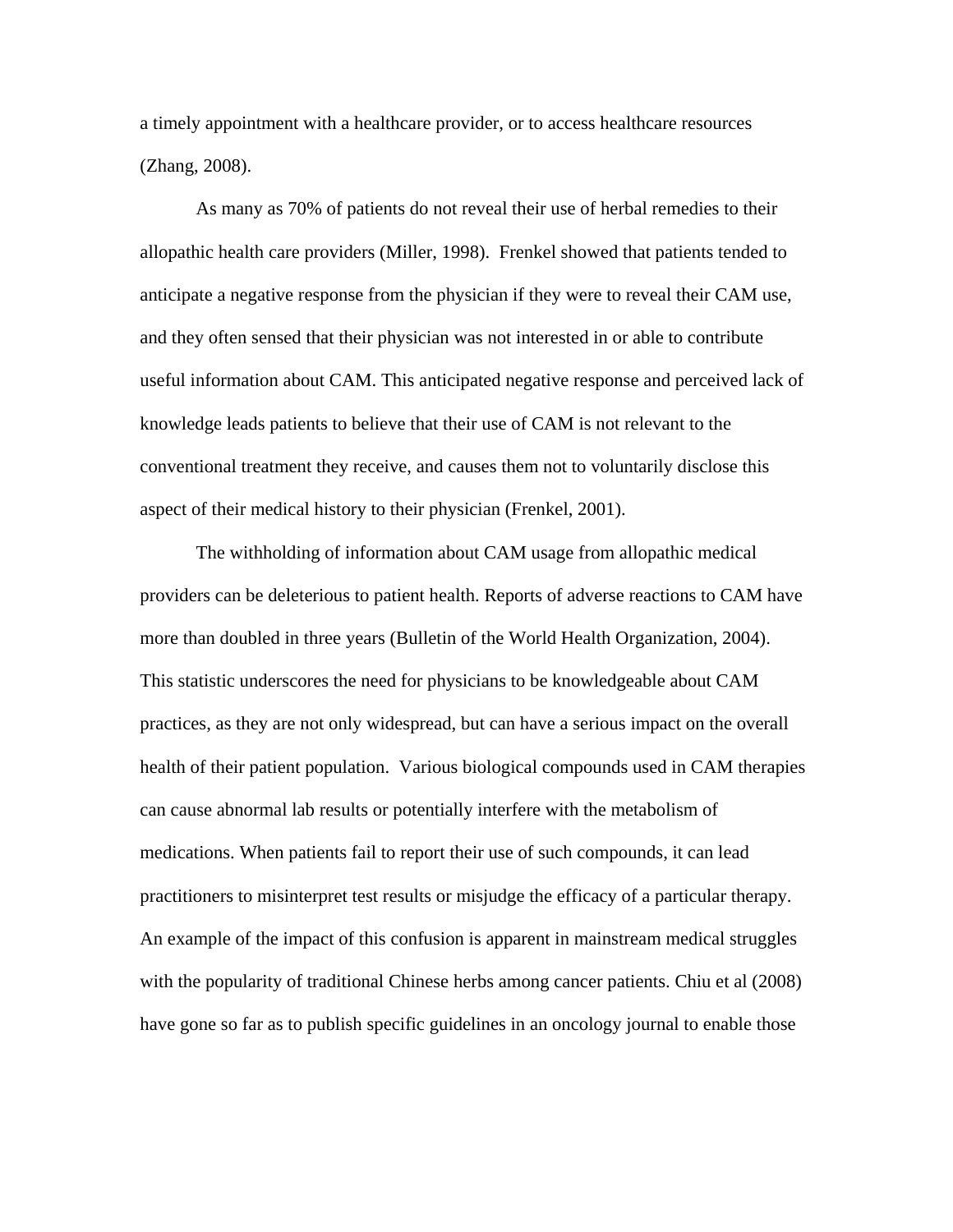who work with cancer patients to anticipate potential drug interactions and to counsel patients appropriately.

While undoubtedly helpful, this publication is an example of addressing a problem in retrospect that needs to be faced head-on. While it is not realistic to expect physicians to become experts on all aspects of CAM, formal introduction to a variety of CAM therapies during medical school could help physicians-in-training to be aware of potential areas of overlap between CAM and other medical modalities and to anticipate problems that could arise. As patients more frequently use CAM and consult CAM practitioners for disease prevention, treatment, and health promotion, there is a strong need to develop proper educational and training modules for clinicians.

 As long as there remains a lack of formal medical training in CAM at either the undergraduate or professional level, physicians are left to their own resources in order to support such a dialogue with patients. Many doctors acknowledge they are not confident to discuss CAM with their patients, and that they feel the need for further education and training in this field (Fearon, 2002). Overall, doctors are at the same time accepting of their patients' use of CAM, would like to participate in CAM continuing education, and support for medical school education in CAM (Hall, 2003). 61% of physicians in one survey reported discouraging CAM therapies because they are not knowledgeable enough about the safety or efficacy of CAM treatments, but 81% of the same group claimed to want more CAM education (Milden, 2004).

 Currently, scant literature exists exploring the effectiveness of CAM education in a medical school setting. Indeed, it appears that traditional medical training has the effect of increasing students' skepticism about CAM practices, and decreases their interest in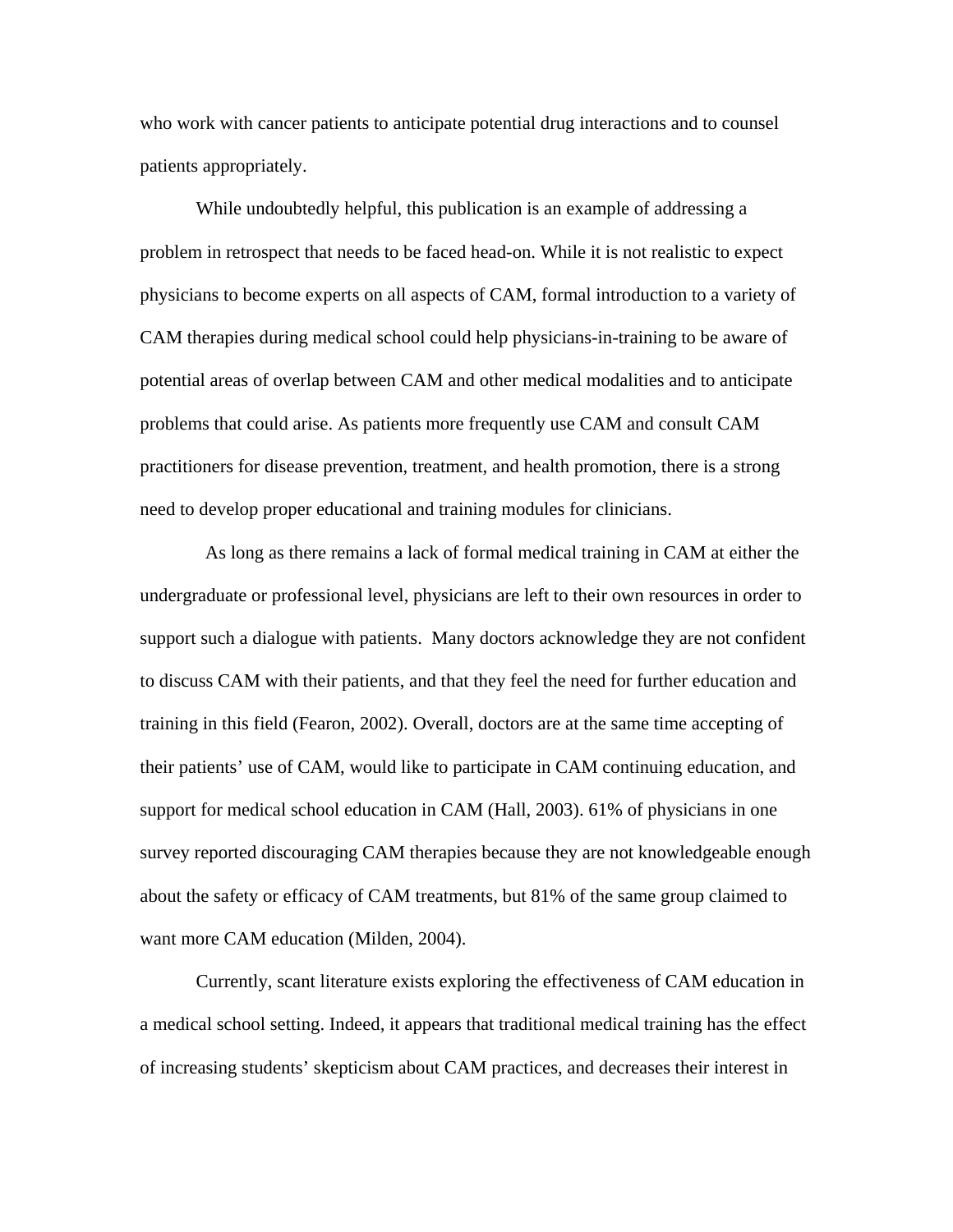learning more about CAM modalities (Furnham, 2003). However, after integrating evidence-based information on CAM treatments into a pharmacy school curriculum via lectures and clinical case studies, the faculty at the school found that students' selfassessed and actual knowledge about CAM practices increased, that the training did not interfere with learning the material in the traditional pharmacy curriculum, and that students wished they had begun receiving such training earlier in their schooling (Tiralongo, 2008). The success of this program suggests that science-based medical training and CAM education need not be antagonistic. This suggestion is also supported by medical student response to a curriculum at Texas A&M University integrating evidence-based medicine training and information about CAM. 98% of students reported that training in CAM would be useful in their future work, and there was a significant increase in the students' view of the appropriateness of integrating CAM training into the traditional medical school curriculum (Forjuoh, 2003).

In 1994, Borkan et al. demonstrated that physicians who use CAM for themselves or their families had a higher rate of patient referrals for CAM therapy, demonstrating that experience with CAM may increase familiarity about and comfort with its usage among doctors. Based on this information, our research project was designed to explore whether an experience with a CAM modality would similarly impact the attitudes of medical students with regard to feeling more comfortable discussing CAM therapies with patients, and to explore an experience-based avenue of CAM education among medical professionals in training. The specific modality we explored was Mindfulness-Based Stress Reduction (MBSR), a method pioneered by Dr. Jon Kabat-Zinn that has been reported to be successful in the treatment of chronic pain, anxiety and panic, and other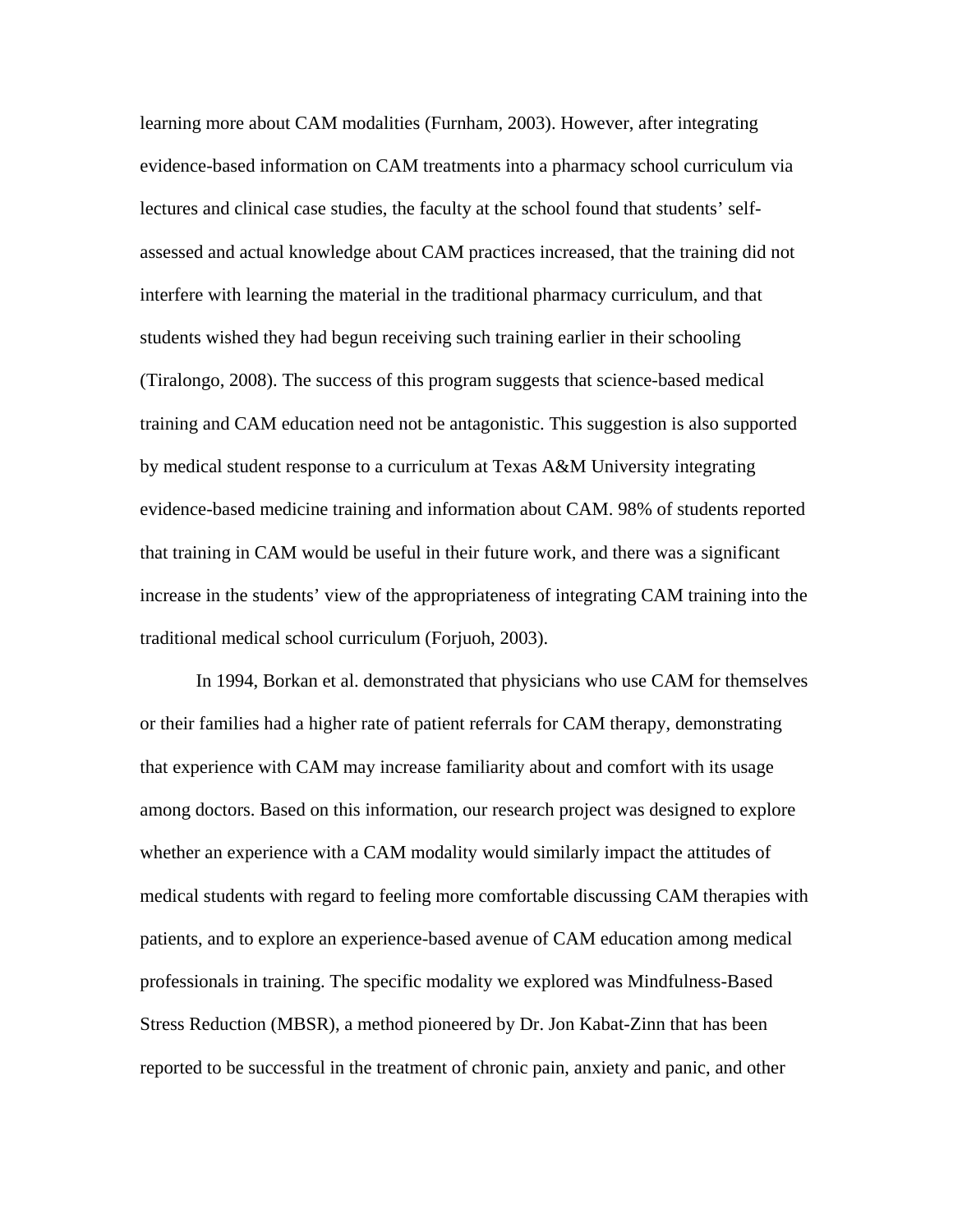medical diagnoses (Kabat-Zinn, 1993). Our focus was not to look at the efficacy of this method as a treatment modality, but instead to explore the impact of an experience in MBSR on medical student attitudes, beliefs, and comfort level with CAM as a means of assessing the effectiveness of experiential education in CAM as an addition to the medical school curriculum.

## **Methods**

Our subjects were students enrolled and in good academic standing at the University of New Mexico pursuing a doctorate of medicine degree. No other requirements were necessary for enrollment. Subjects were recruited through announcements made during breaks between lectures to first and second year medical students. Subjects signed up at that time to receive more information about the project. All students who signed up received an email detailing the time, place, and content of the MBSR class. 18 students committed to attend. Subjects were not offered any monetary compensation for their participation, nor were there any penalties for not participating.

 The MBSR session was conducted at the Center for Life, an off-site integrative medicine facility, associated with the University of New Mexico. On the night of the session, students were given a consent form and informed of all potential risks and benefits. All 18 subjects consented to participate and signed forms at that time. They were then administered a pre-class survey (Appendix A) using a Likert scale to report their beliefs and attitudes about CAM. The survey had been approved by the UNM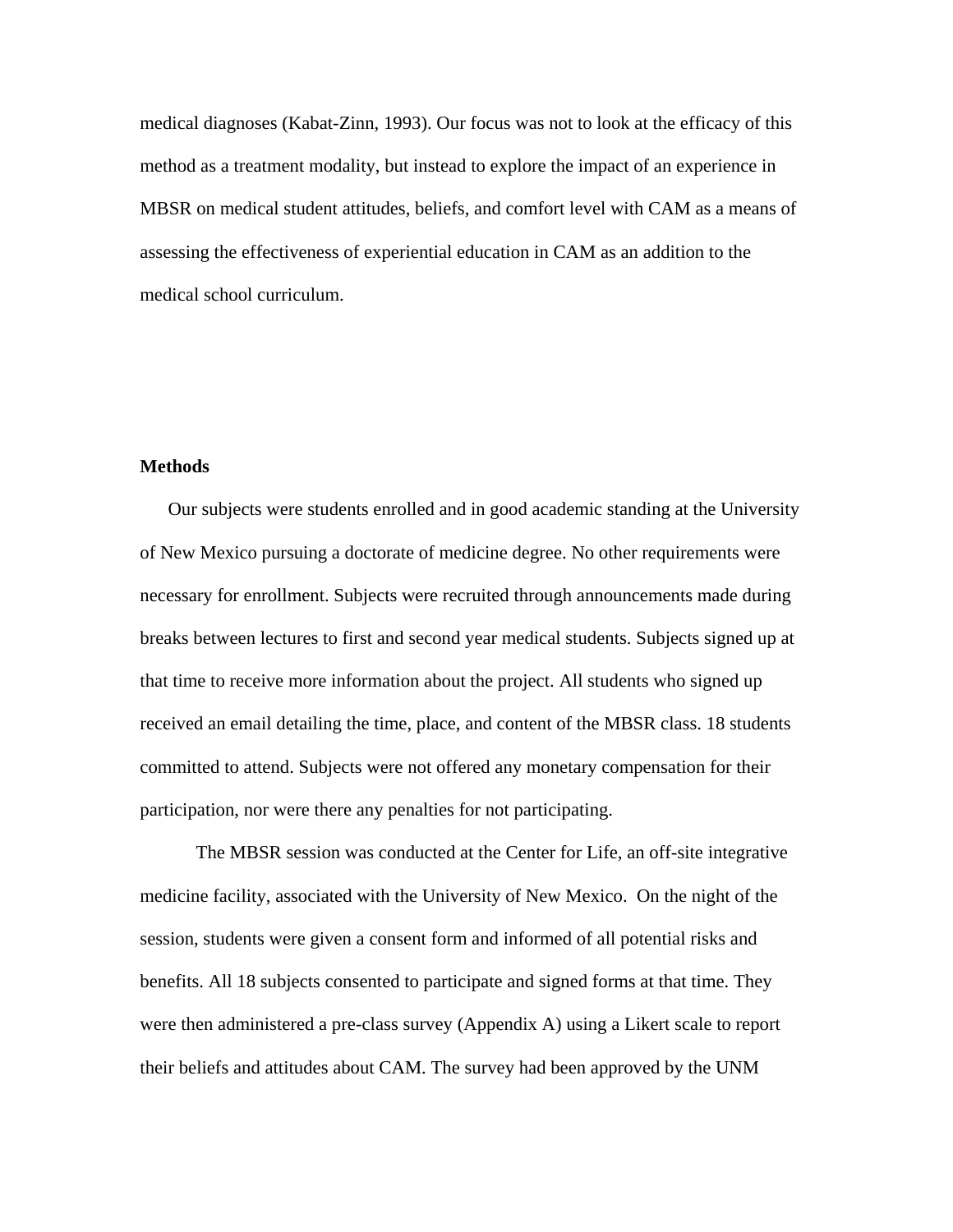HRRC and was previously validated in a study of opinions and attitudes of physicians in the community.

 The class was lead by a practitioner formally trained in MBSR and used techniques typical to classes in MBSR. Although MBSR is traditionally conducted in a 6- 8 week session, with 2-3 hours a week, due to time constraints with medical student schedules, we developed a brief, one-time 3 hour session consisting of basic principles and exercises of MBSR. After the class, students were asked to fill out the same survey. No identifying information was requested or listed on either form. The pre- and postsurveys were linked by a randomly assigned number and the letter "a" or "b" to designate pre- and post-surveys, respectively. Subjects understood they were free to decline to fill out either survey, and to leave at any time during the class if they no longer wished to participate.

 Two-sided paired t-tests were used to compare pre- and post-treatment changes in scores on a Likert scale measuring perceived knowledge and attitude about the use of CAM therapy.

#### **Results**

**Table 1** 

A total of 18 students participated in the study. Twenty-two percent were male, and 78% were female. The average age was 28 years old. The group was composed of 67% preclinical ( $1<sup>st</sup>$  and  $2<sup>nd</sup>$  year) students, and 33% were  $3<sup>rd</sup>$  and  $4<sup>th</sup>$  year students.

| - - - - - -                   |  |               |  |  |  |
|-------------------------------|--|---------------|--|--|--|
| <b>Previously experienced</b> |  | $\frac{0}{0}$ |  |  |  |
| <b>CAM</b> modality           |  |               |  |  |  |
| Acupuncture                   |  |               |  |  |  |
| Aromatherapy                  |  |               |  |  |  |
| Ayurveda                      |  | D.C           |  |  |  |
| <b>Biofeedback</b>            |  |               |  |  |  |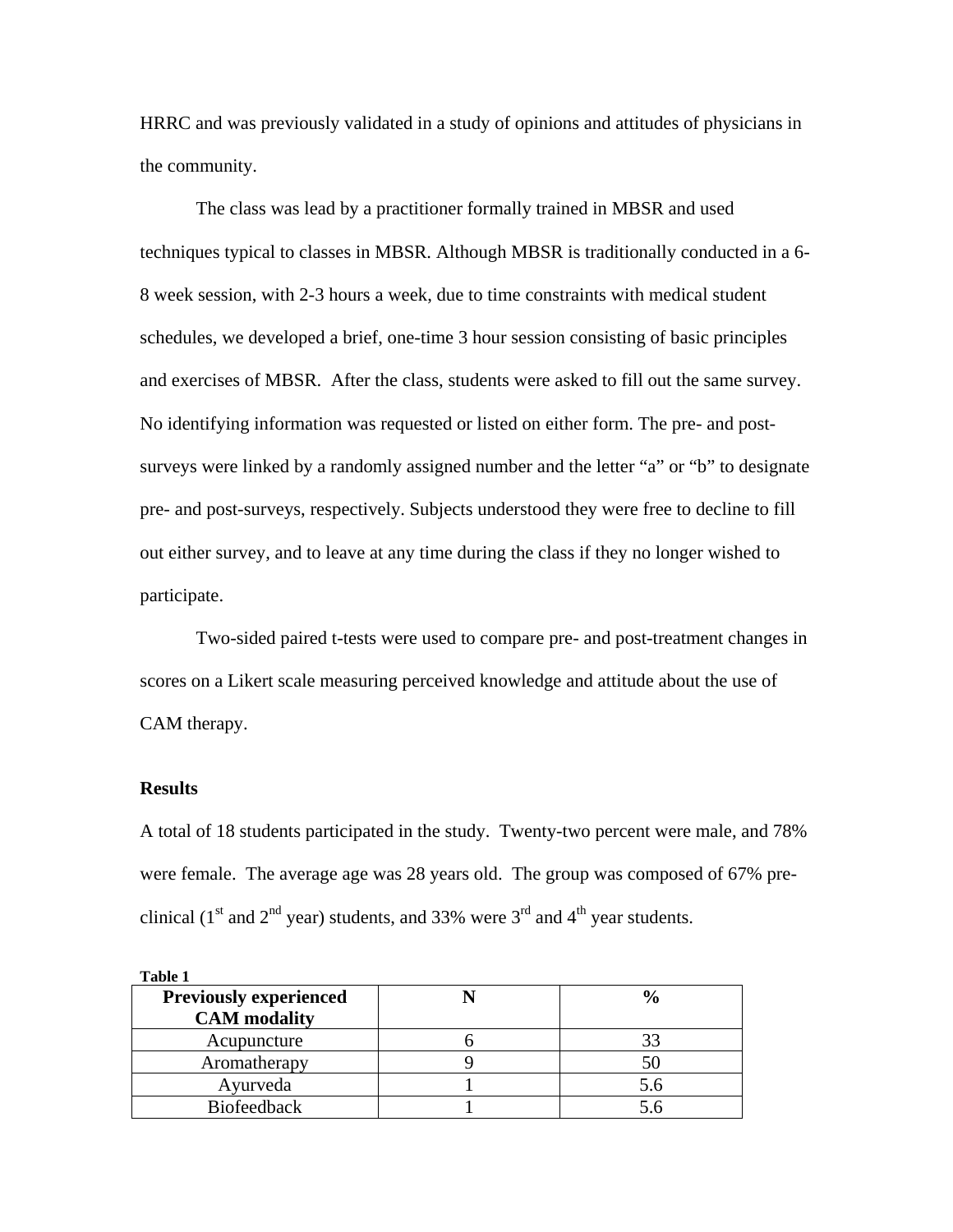| Chiropractic                       |    | 39   |  |
|------------------------------------|----|------|--|
| Curanderismo                       |    | 5.6  |  |
| Electromagnetic                    | 7  | 11   |  |
| <b>Healing Touch</b>               |    |      |  |
| Herbal/Botanical Medicine          | 8  | 44   |  |
| Homeopathy                         |    | 28   |  |
| Hypnotherapy/Guided                | 3  | 16.7 |  |
| Imagery                            |    |      |  |
| Massage                            | 15 | 83   |  |
| Meditation                         |    | 61   |  |
| <b>Native American Healing</b>     |    | 5.6  |  |
| Prayer/Spiritual Direction         |    | 28   |  |
| <b>Stress Reduction Techniques</b> |    | 33   |  |
| Tai Chi                            |    | 22   |  |
| Yoga                               | 15 | 83   |  |

All 18 of the participants had prior experience of at least one CAM modality, with 89%

of participants having experience with 3 or more CAM modalities.

| <i><b>Ouestionnaire results</b></i> |    |                   |                    |                |           |
|-------------------------------------|----|-------------------|--------------------|----------------|-----------|
| <b>Variable</b>                     | N  | <b>Mean</b> (pre) | <b>Mean</b> (post) | <b>Std Dev</b> | P value   |
| Item 3                              | 13 | 3.78              | 4.08               | 0.8771         | $0.0470*$ |
| Item 5                              | 16 | 1.76              | 2.63               | 0.8837         | $0.0062*$ |
| Item 6                              | 18 | 3.5               | 4.17               | 1.1882         | $0.0293*$ |
| Item 7                              | 18 | 1.89              | 1.72               | 0.7859         | 0.3808    |
| Item 8                              | 18 | 1.78              | 1.33               | 0.5113         | $0.0018*$ |
| Item 9                              | 18 | 3.94              | 4.56               | 1.5005         | 0.1021    |
| Item 10                             | 18 | 4.33              | 4.72               | 0.6978         | $0.0302*$ |
| Item 11                             | 18 | 4.11              | 4.44               | 0.7670         | 0.0827    |
| Item 12                             | 18 | 2.83              | 3.61               | 1.1144         | $0.0087*$ |
| Item 13                             | 18 | 4.33              | 4.78               | 0.7838         | $0.0278*$ |

**Table 2**  *Questionnaire results* 

 $*$  p-value is significant,  $< 0.05$ 

# **Discussion**

The results of our study suggest that experiential CAM education significantly changes students' attitudes about and increases their interest in Integrative Medicine. As can be seen in Table 2, seven of the ten survey items achieved statistical significance.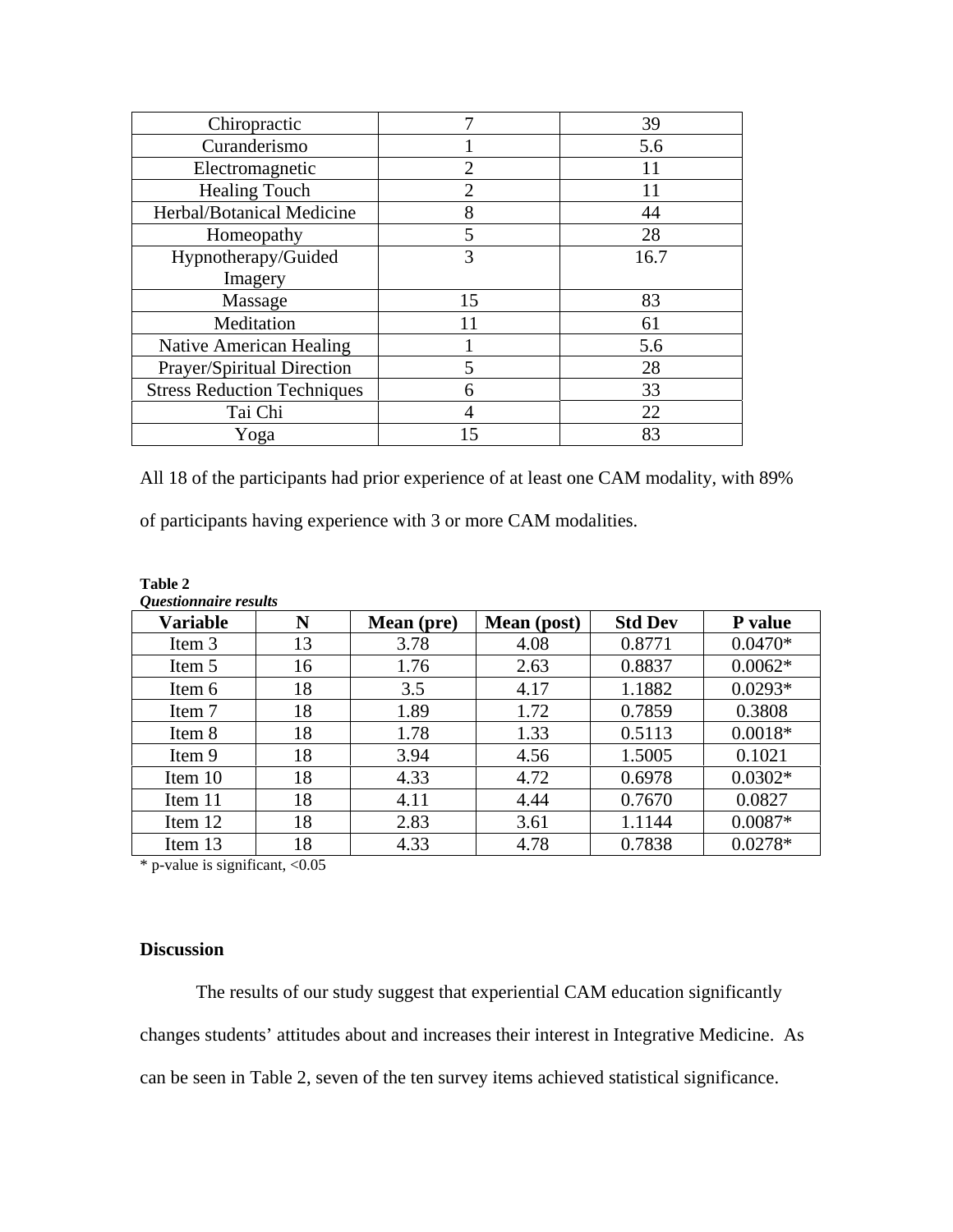Students' responses indicated that their perceived knowledge of MBSR increased significantly after the session. Belief in scientific evidence for integrative therapies also increased significantly. Presumably, both of these changes were the direct result of having participated in an MBSR class, a portion of which includes discussing studies of the health benefits of stress reduction.

 There was also a significant decrease in level of agreement with the statement that integrative therapies are too controversial to be discussed by health care professionals with their patients. Our assumption is that participation in the MBSR class and subsequent increase in knowledge about the content, methods, and scientific rationale behind MBSR changed students' perceptions of their controversial nature. Although students already expressed agreement with the statement that health care professionals should know about interactions between integrative therapies and conventional medications, participants showed a significant increase in agreement with that belief, perhaps reflecting a change in students' comfort levels in discussing MBSR methods.

Familiarity with how to gain access to reliable information about integrative medicine was also reported to be significantly increased. Our conclusion is that this increased because the class was held off-campus at an Integrative Medicine facility, offering a myriad of CAM modalities, affiliated with the University. Prior to participating in the class, students may not have been aware of the nature, location, or perhaps even the existence of this center. After attending the class, students can now refer themselves or their patients to the center for more information on treatment modalities offered there.

Lastly, student support for the establishment of an integrative medicine education curriculum at UNM School of Medicine significantly increased after the experience,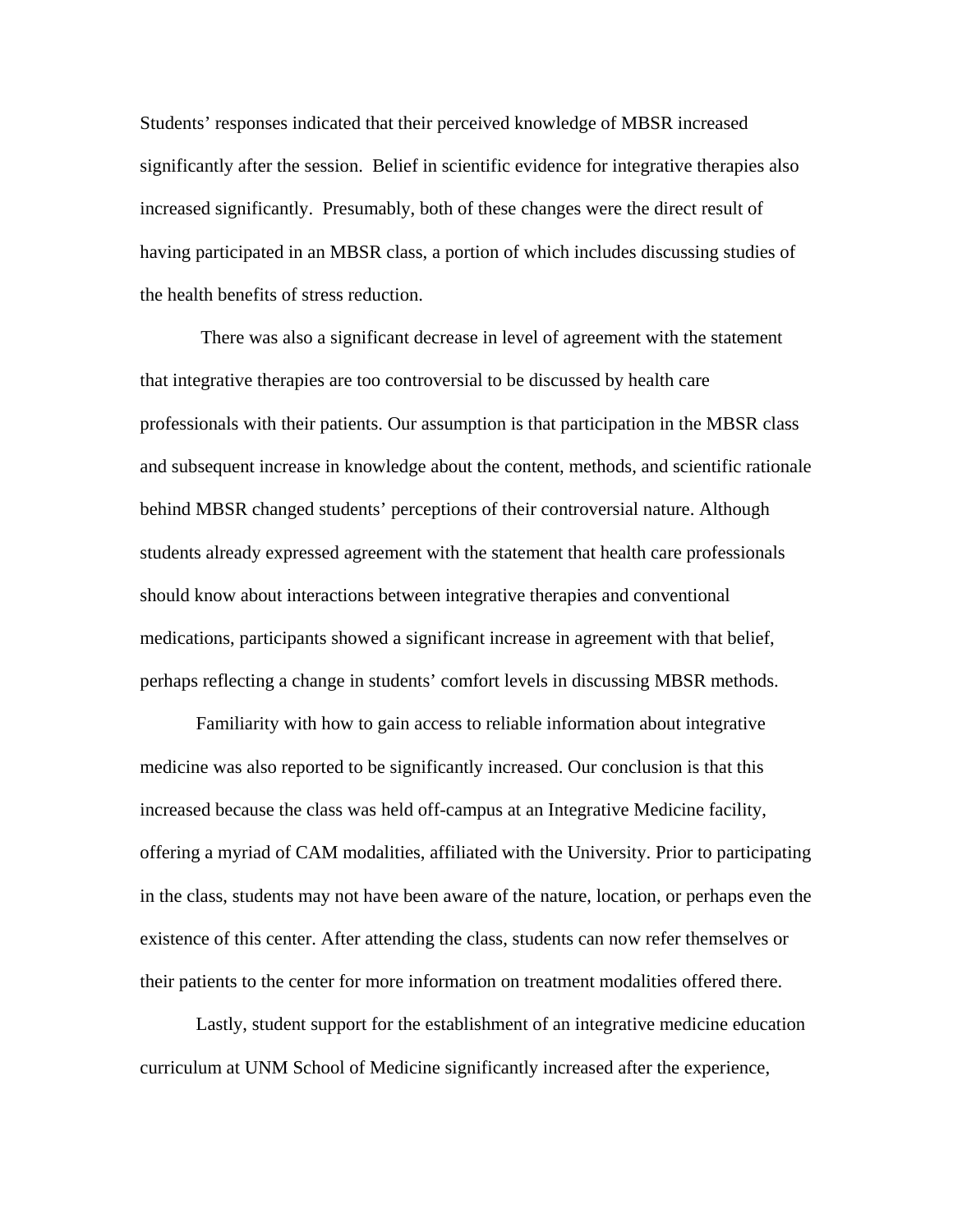indicating that not only did students feel that their knowledge increased and their attitudes changed, but that they valued the experience enough that they would like to see other students have the same opportunity.

These results indicate that experiential CAM education can be a valuable addition to traditional medical education, and are encouraging in support of the implementation of experiential CAM education in the medical school curriculum. As previously demonstrated, with increasing rates of CAM use, it is imperative that medical professionals keep an open dialogue with patients about CAM in order to deliver holistic, quality, patient-centered care and reduce avoidable adverse effects. Thus, if experiential CAM education improves students' attitudes, knowledge, and comfort in talking with patients about CAM, then medical schools should take the opportunity to provide these fundamental lessons early in the training period of future physicians.

An important conclusion we drew from our results was that with the formal implementation of experiential CAM education into the curriculum, the direct interface between students and CAM providers would translate into a heightened awareness of CAM resources in the community. It could also foster relationships with CAM providers, allowing later coordination of care.

As we continue to see an increase in CAM use amongst the general population, it seems that the investment in experiential education would be cost-effective, as our results suggest its efficacy. Our model of a group experiential required a nominal honorarium for the single instructor. CAM community providers may be willing to negotiate their services to groups of medical students in exchange for the implied influence on attitude changes and increased interest in learning more about integrative medicine. In the end,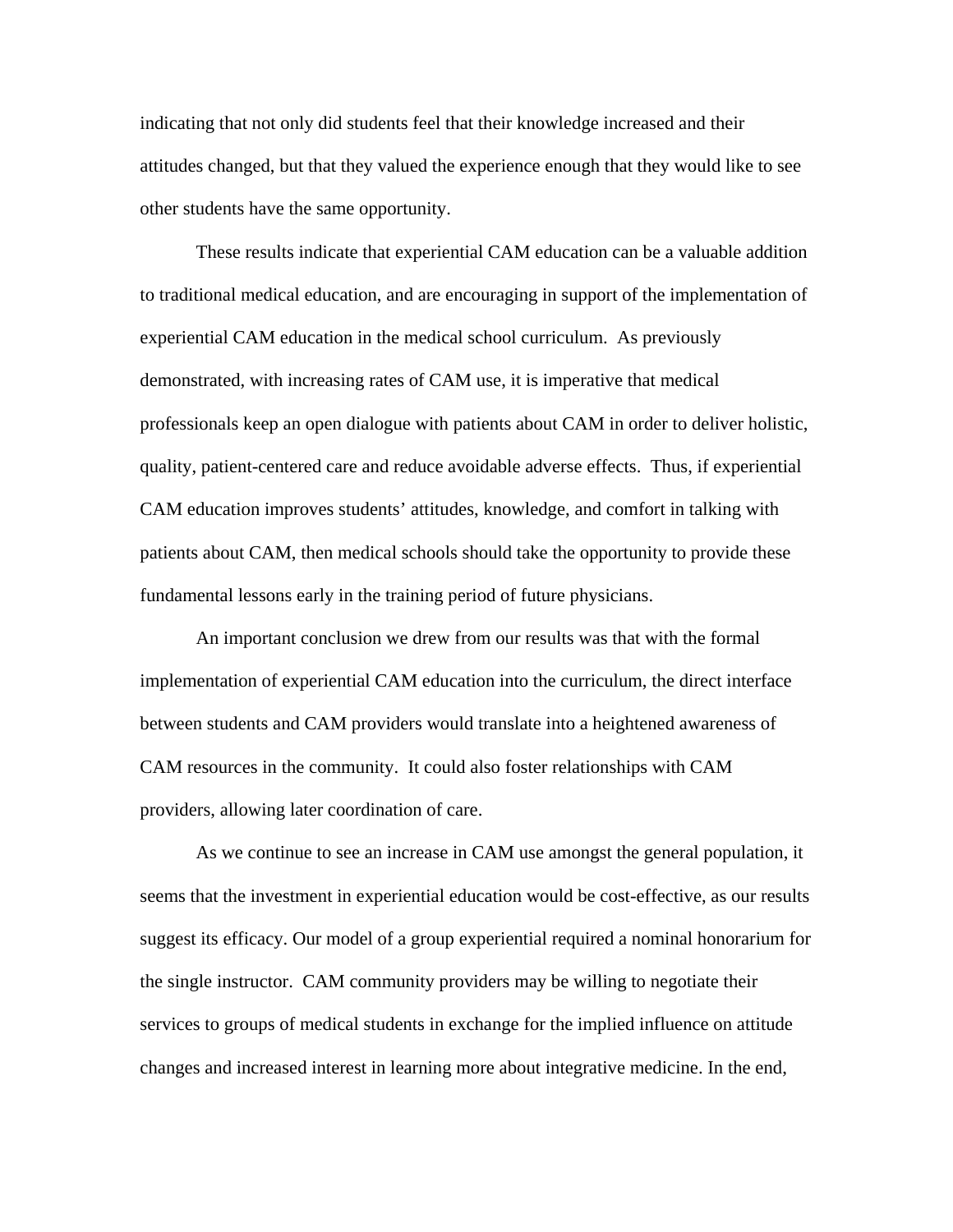our hope is that it would provide physicians-in-training with the necessary tools to nurture an open mind and dialogue with patients about CAM use. Furthermore, it could encourage more thoughtful referrals and integration of CAM modalities into conventional treatment plans. This change would be in the best interest of patients and physicians alike, as patient use of CAM seems unlikely to decrease any time soon. Our nation is widely regarded to be in a healthcare crisis, with costs rising at the same time that accessibility to care is steeply decreasing. Earlier studies have shown a correlation between CAM use and lack of access to healthcare resources. If this is the case, it would behoove conventional providers to know more about CAM, as more and more patients are likely to be using it as access becomes more limited.

#### **Limitations**

Although the findings of this study are encouraging of experiential CAM education, there are many limitations that need to be addressed in future studies of this kind.

Analysis of the demographics of our participants shows an overrepresentation of students in their preclinical years as opposed to those in their  $3<sup>rd</sup>$  and  $4<sup>th</sup>$  years of medical school. As discussed in our introduction, a previous study reported that medical students are more open to CAM in the earlier years of the medical education, and express less interest and greater skepticism by their later years. Thus, our results could have been skewed by a larger number of preclinical students, as these students appear to be naturally more open-minded about CAM methods. However, one could argue that this difference is the result of preclinical students having not been exposed to the negative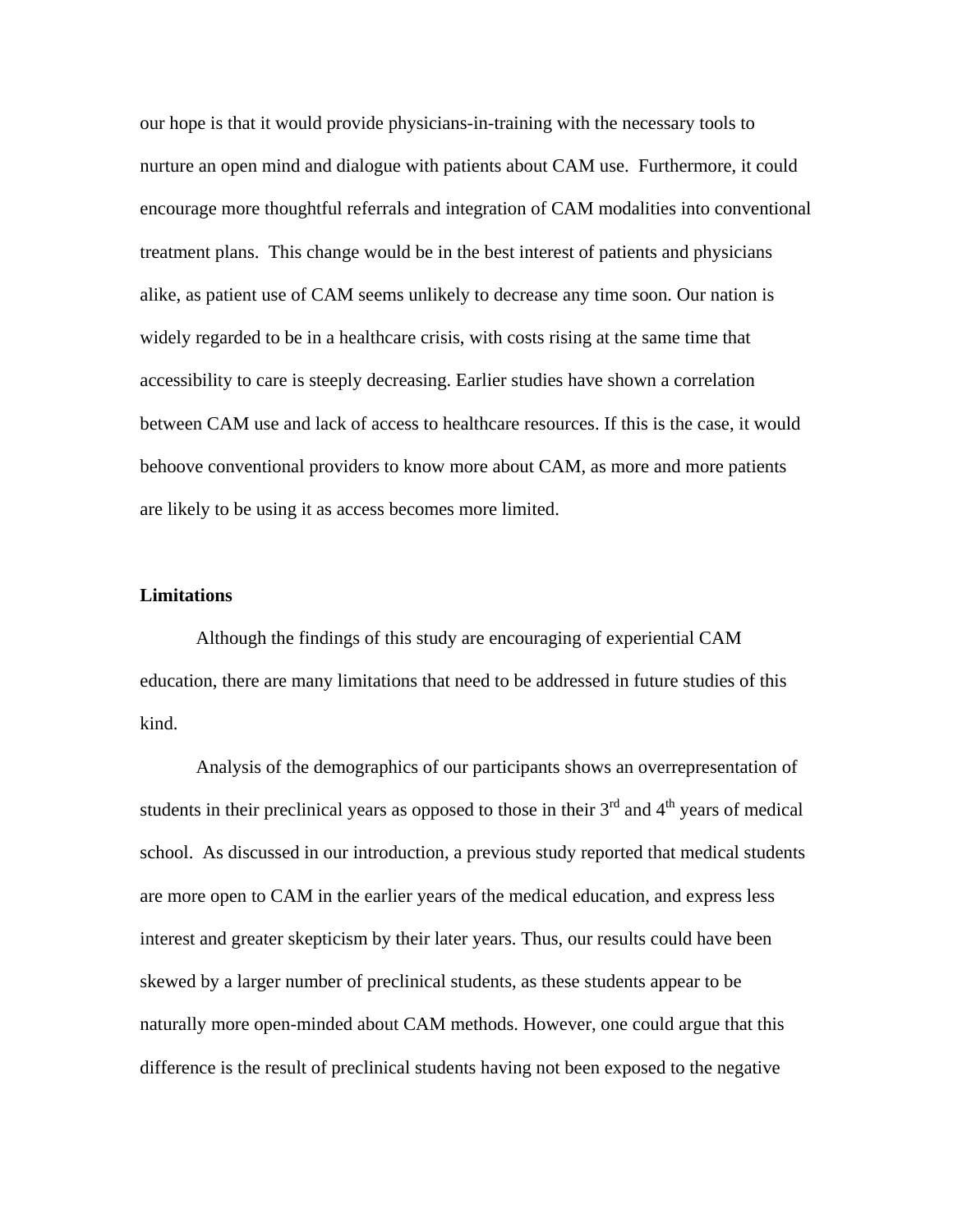attitudes towards CAM older students encounter during clinical rotations, and that this result is less a shortcoming of our study than an argument in favor of integrating CAM education into the earlier parts of the medical school curriculum.

 In order to reduce the likelihood of bias and coercion, we purposefully did not offer any compensation and ensured that participation would not be reflected in any way on the student's academic record. However, there is still self-selection bias since participants were volunteers, the majority of whom had already experienced a number of CAM modalities at their own motivation prior to study participation. In addition, we cannot exclude the possibility that participants may have intentionally or unintentionally altered their responses in order to please the investigators, with the intent of helping senior students with fulfilling their research requirement.

There was also a preponderance of females in our study population. Interestingly, earlier studies of CAM use amongst patient populations have demonstrated a correlation between CAM use and female gender. It may be that this correlation also holds true amongst physicians-in-training. Thus, given the voluntary nature of our recruitment process, this apparent association may have caused more females to be interested and thus willing to volunteer. We can only speculate about the effect the large number of female study participants may have had on our results. However, it seems that if more female patients use CAM methods, females may have an overall more positive regard for CAM in general. It may be that having more female participants led to more endorsement of the CAM experiential than would have been the case with a larger number of male participants.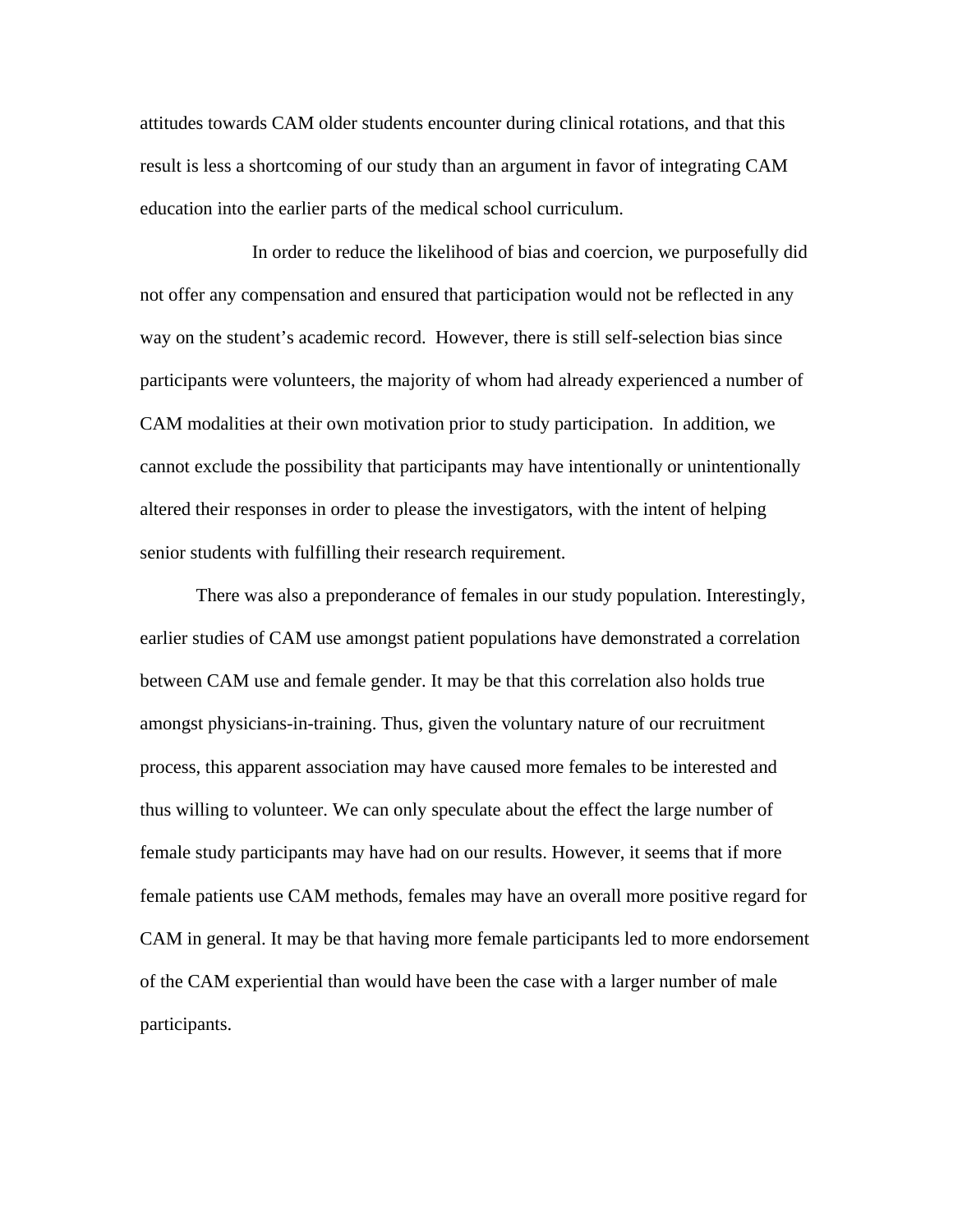In the future, it would be prudent to design a study with a broadened base of students and eliminate self-selection bias by offering incentives for otherwise lessinterested students to participate. It will also be important to test other CAM modalities in the experiential design, in order to see if the results gained from an experiential with MBSR are able to be generalized to these other modalities, including ones more relevant to regional cultures.

An additional limitation in study design is the lack of a control arm. The assumption made is that didactic CAM education is the gold standard in today's medical school curriculum. However, without a control group, we cannot definitively claim that experiential CAM education is superior to didactic education.

## **Conclusion**

Our data supports that even with an abbreviated version of MBSR, students still showed a significant improvement in attitudes and beliefs about CAM. One can then deduce that a full experiential would have even greater benefits to student attitudes of CAM.

 Several CAM modalities, MBSR included, carry very little risk of harm for their participants. Thus, we see few reasons to wait on a thorough study of these modalities in order to begin integrating experiential modules into medical school curricula. Indeed, this integration may be the only way in which we can truly study the effectiveness as a means of education. The design could be considered that of a feedback loop, with changes made to the curriculum as the result of ongoing study of its effectiveness. The cost would be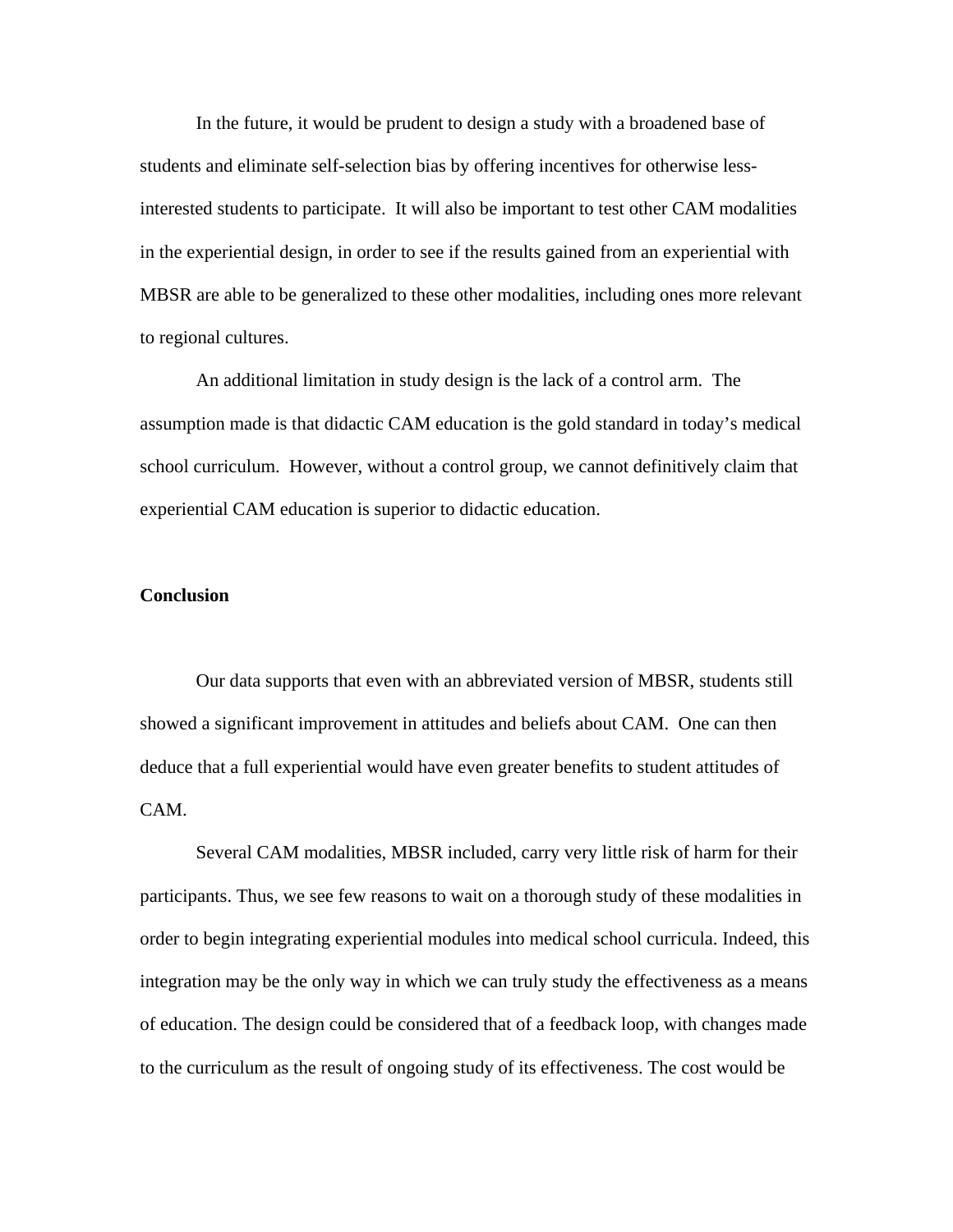low and their would be little risk of harm, yet our study results indicate that students would gain knowledge not only of the modality they participated in, but of wider resources in the community for learning about CAM. Students could thus learn how to effectively counsel patients about CAM use, critically appraising the literature for the efficacy and liability risk of the chosen modality. Given the current state of healthcare in our nation, there is little to lose and, based on the results of our study, much to be gained from the establishment of an experiential CAM curriculum in medical school.

#### **References**

[No authors listed]. New alternative medicine guide launched amidst increasing reports of adverse reactions. *Bulletin of World Health Organization.* 2004 Aug;82(8):635-6.

Borkan J, Neher JO, Anson O, Smoker B. Referrals for alternative therapies. *Journal of Family Practice.* 1994; 39(6):545-550.

Chiu J, Yau T, Epstein RJ. "Complications of Traditional Chinese/Herbal Medicines(TCM)- a Guide for Perplexed Oncologists and Other Cancer Caregivers." *Support Care Cancer* 2008 Nov 14 (EPub ahead of print)

Fearon J. "Preparing teachers of CAM therapies in conventional healthcare settings." *Altern Ther Health Med*. 2002 Nov-Dec;8(6):32-3

Forjuoh SN, Rascoe TG, Symm B, Edwards JC. "Teaching Medical Students Complimentary and Alternative Medicine Using Evidence-Based Principles." *J Altern Complement Med* 2003 Jun; 9(3):429-39.

Frenkel M, Arye EB. "The growing need to teach about complementary and alternative medicine: questions and challenges." *Academic Medicine*, 2001; 76(3):251-254.

Furnham A, McGill C. "Medical Students Attitudes about Complementary and Alternative Medicine." *J Altern Complement Med* 2003 Apr; 9(2): 275-84.